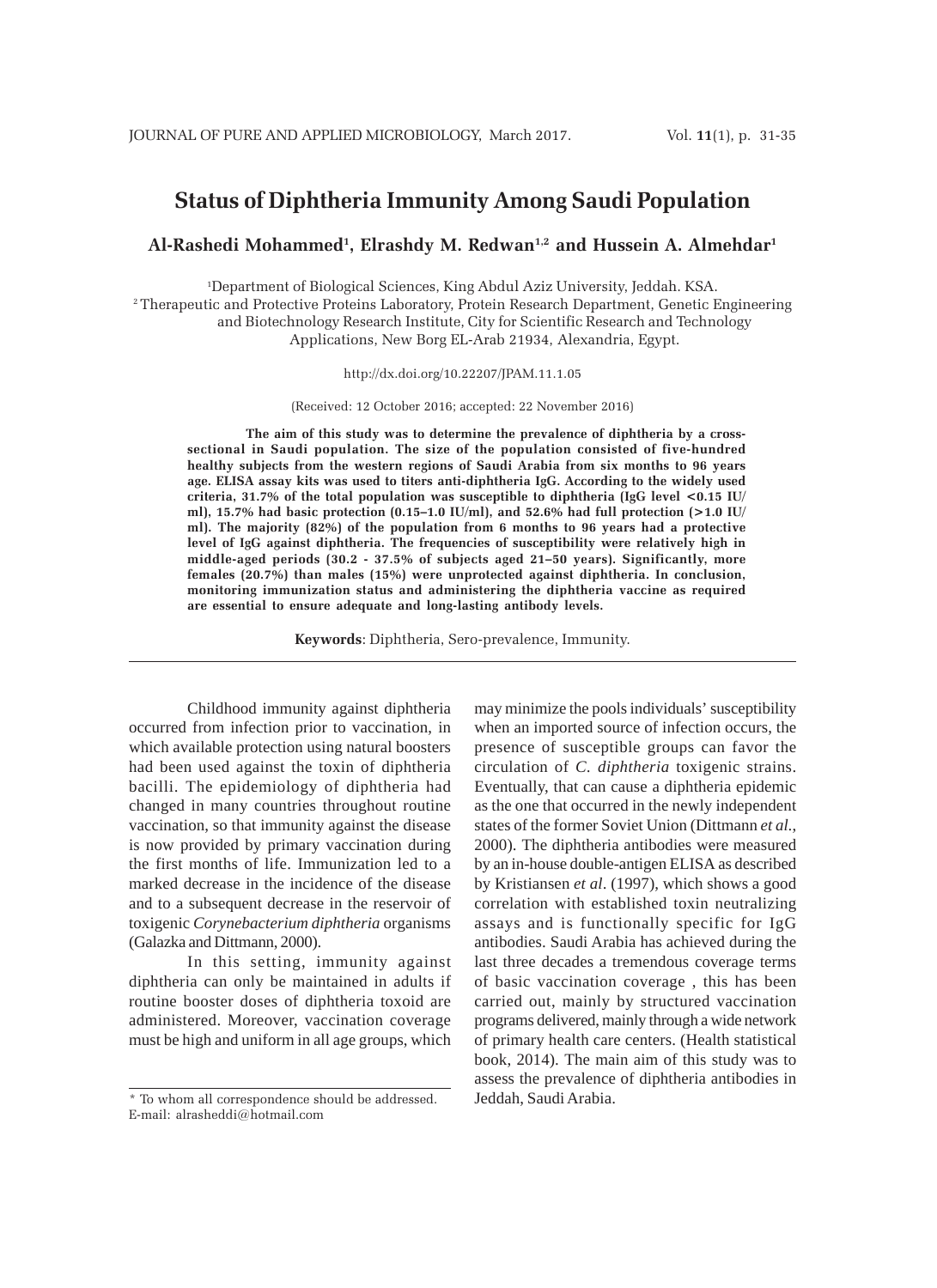# 32 MOHAMMED et al.: ANTI-DIPHTHERIA IMMUNITY IN THE SAUDI POPULATION

#### **MATERIALS AND METHODS**

#### **Serum samples collection**

Blood samples were randomly collected from five hundred patients, from different ages, from Jeddah, Saudi Arabia between April 2015 to November 2015. Sera samples were stored at -20°C until use. Samples were tested for diphtheria IgG antibodies using enzyme-linked immune-sorbent assay (ELISA) test (IBL International, GmbH, Hamburg, Germany). The procedure was followed as indicated by the manufacturer instruction Diphtheria antibody concentrations lower than 0.01 IU/ml were considered without protection; the levels between 0.01 and 0.09 IU/ml and levels higher than 0.1 IU/ml were considered as basic immunity and full protection, respectively. Prior the beginning of the study, the Ethics Committee, King Abdulaziz University approved the protocol, and written informed consent was obtained from each subject before enrollment.

# **Statistical analysis.**

ANOVA, and paired-samples T test were used for statistical analysis (Chicago, IL, USA). Data are presented as mean  $\pm$  SD or as an absolute

number and percentage. A  $P$ -value of  $\langle 0.05 \rangle$  was considered significant.

## **RESULTS AND DISCUSSION**

To the best of our knowledge, this is the first study to assess sera levels of diphtheria antibody in a Saudi population. The national vaccination schedule in which each child should receive the DPT triple vaccine four times at 2, 4, 6 and 18 months of age, and a booster dose at six years which offer levels of immunity against diphtheria appear normal, especially in young children.

A total of five-hundred blood samples with a mean age of  $(29.1 \pm 22.6)$  were enrolled in this study. About 47.8% of them were male, and 52.2% were female. Cases were classified into seven age groups as follows: Group 1 ( $\leq 10$  years; n = 159), Group 2 (11- 20 years; n =68), Group 3 (21-30 years;  $n = 63$ ), Group 4 (31-40 years;  $n = 60$ ), Group 5 (41- 50 years;  $n = 39$ ), Group 6 (51-60 years;  $n =$ 66), and Group  $7$  ( $> 60$  years; n = 45). Overall, 82% of cases had sufficient immunity levels against diphtheria Table (1).

| Age groups<br>(years) | Males | Females | Total | Mean age<br>(years) | <b>Standard Deviation</b><br>of Mean (years) |
|-----------------------|-------|---------|-------|---------------------|----------------------------------------------|
| $0 - 10$              | 81    | 78      | 159   | 5.89                | 2.28                                         |
| $11 - 20$             | 28    | 40      | 68    | 14.25               | 2.6                                          |
| 21-30                 | 25    | 38      | 63    | 27.08               | 2.3                                          |
| $31 - 40$             | 28    | 31      | 59    | 36.3                | 3.0                                          |
| $41 - 50$             | 17    | 23      | 40    | 45.4                | 3.1                                          |
| 51-60                 | 31    | 31      | 62    | 57.2                | 3.2                                          |
| >60                   | 29    | 20      | 49    | 71.3                | 8.1                                          |
| All                   | 239   | 261     | 500   | 29.1                | 22.6                                         |

Table 1. Population studied according to age and sex

| <b>Table 2.</b> Diptheria Immunity by age for both genders |          |                                |      |                                            |      |                       |      |  |  |  |  |
|------------------------------------------------------------|----------|--------------------------------|------|--------------------------------------------|------|-----------------------|------|--|--|--|--|
| Age groups                                                 | No. of   | Susceptible<br>$(<0.15$ IU/ml) |      | <b>Basic</b><br>$(0.15-1.0 \text{ IU/ml})$ |      | Full<br>$($ IU/ml $)$ |      |  |  |  |  |
| (years)                                                    | subjects | No.                            | $\%$ | N <sub>0</sub>                             | $\%$ | No.                   | $\%$ |  |  |  |  |
| $0-10$                                                     | 159      | 63.8                           | 75   | 47.2                                       | 78   | 49                    |      |  |  |  |  |
| $11 - 20$                                                  | 68       | 10                             | 14.7 | 41                                         | 60.3 | 17                    | 25   |  |  |  |  |
| $21 - 30$                                                  | 63       | 19                             | 30.2 | 35                                         | 55.6 | 9                     | 14.2 |  |  |  |  |
| $31-40$                                                    | 59       | 18                             | 30.5 | 32                                         | 54.3 | 9                     | 15.2 |  |  |  |  |
| $41 - 50$                                                  | 40       | 15                             | 37.5 | 23                                         | 57.5 | $\overline{2}$        | 5    |  |  |  |  |
| $51-60$                                                    | 62       | 13                             | 21   | 42                                         | 67.7 | 7                     | 11.3 |  |  |  |  |
| >60                                                        | 49       | 918.4                          | 28   | 57.1                                       | 12   | 24.5                  |      |  |  |  |  |
| All                                                        | 500      | 90                             | 18   | 276                                        | 55.2 | 134                   | 26.8 |  |  |  |  |

J PURE APPL MICROBIO*,* **11**(1), MARCH 2017.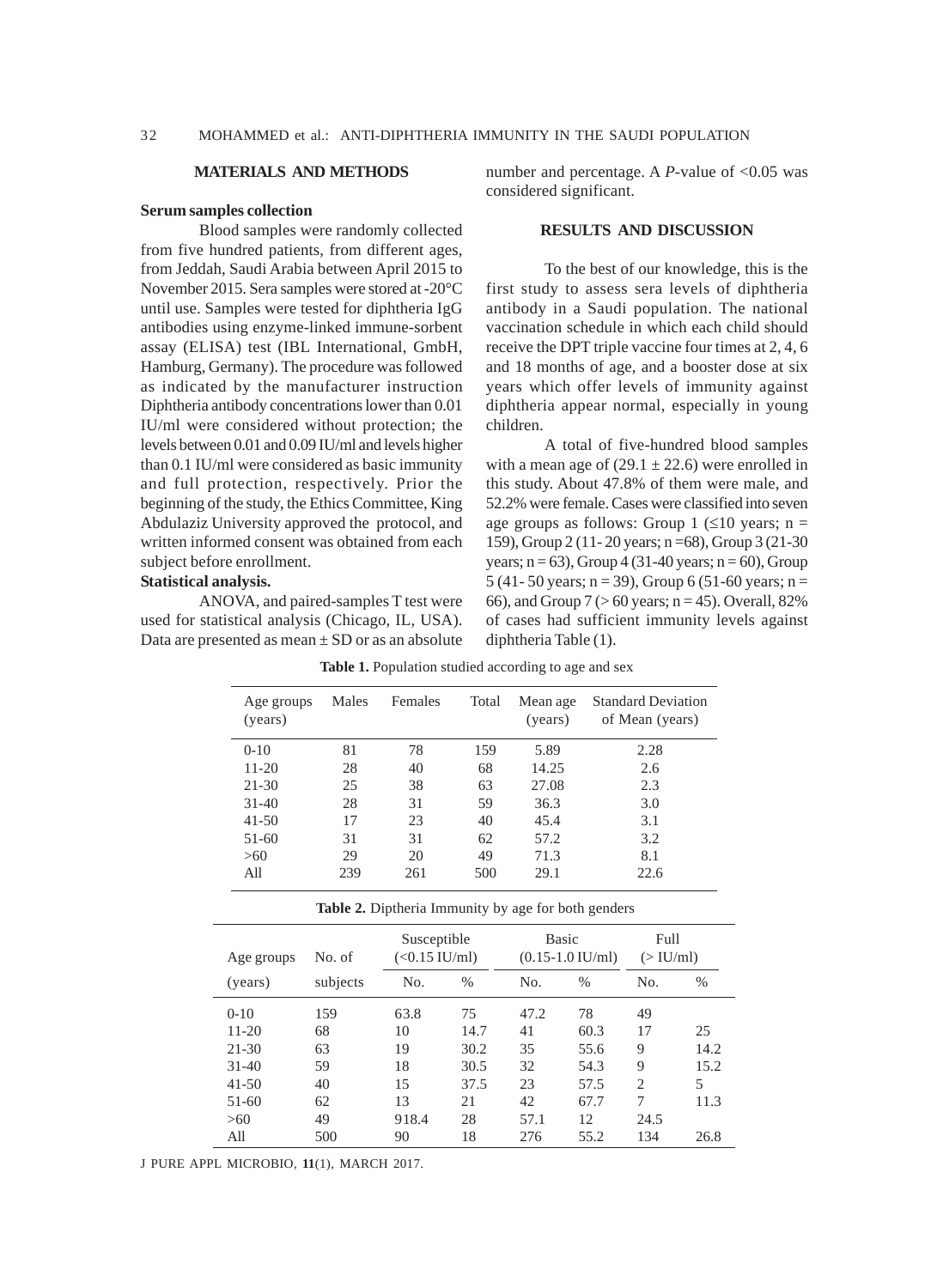The observed level of IgG in the serum samples (Table 2) indicated that about 18% of the subjects were susceptible to diphtheria, whereas approximately 55.2% had basic protection and about 26.8% appeared to be fully protected. The frequencies of susceptibility were relatively high in middle-aged stage-groups (30.2 - 37.5% of subjects aged 21–50 years were susceptible), which indicate that many adults failed to have a boosted vaccination. This results agree with (Heininger *et al*., 2006). Low frequencies of adult protection have also been reported from Spain (Galazka and Dittmann 2000) and in Scandinavia and Poland (Walory *et al.*, 2000). However, the proportion of protective antibodies against diphtheria also decreased from infancy to adolescence.in the United States (McQuillan, *et al*., 2002) and Spain (Pachon, *et al*., 2002).

The youngest age group of children aged (0–10 years) was subdivided into children aged 0– 1, 1–2, 2–3 and 3–10 years (data not shown). The children aged 3-10 year were more likely to be susceptible than those aged  $\hat{A}$  three years when children should have the DTP doses. Similar observations have already been made in France, Russia, U.S.A. and Norway, where >50% of children aged 7–10 years were found to have insufficient protection (Galazka and Robertson, 1996 and Skogen *et al*., 2000), indicating 98% immunization schedule for (DTP) among 1year olds was covered.

From the 11- to 21-year-old group on, mean antibody levels decreased progressively until the 40- to 59-year-old group and increased again in individuals 60 years or over. Other studies indicated that oldest subjects (those aged >60 years) were less likely to appear susceptible than the middle-aged, with no real evidence of waning immunity in old age Figure (1). The obtained results in the line with Skogen *et al.* (2000). In the U.S.A, the lowest level of sero-protection was observed in people aged >50 years (Walory *et al.*, 2001). Researchers in the U.S.A, Turkey, England, and Wales also showed that there was a decrease in the prevalence of diphtheria protective antibodies from young adults to individuals 60 years or over (Maple *et al*., 2000; McQuillan *et al*., 2002).

Regarding genders the results indicated that, male subjects were slightly less susceptible (15%) and fully protected (73%) than females (20.7% ) and (61% ), respectively Figure (2). In most countries, in contrast to the present results, women are less likely to be fully protected than men (Gasparini, 2000), this trend probably reflects the opposed frequencies with which the lifestyle of Saudi may affect the resulted observations.

Previous studies in Saudi Arabia on diphtheria and immunity is scattered and fragmented (El-Gezery and Almaie, 1999). According to Al-Mazrou *et al*. (2007), children at the age of 1, 6, and 17 years are well protected against diphtheria, pertussis, and tetanus. It can be argued that the present study population may not be representative of Saudi population. However, since it involved all age category, it permitted comparison of immunity to diphtheria according to age. Our results showed that children under 3 year and



**Fig. 1.** Diptheria immunity by age of Saudi population participants

J PURE APPL MICROBIO*,* **11**(1), MARCH 2017.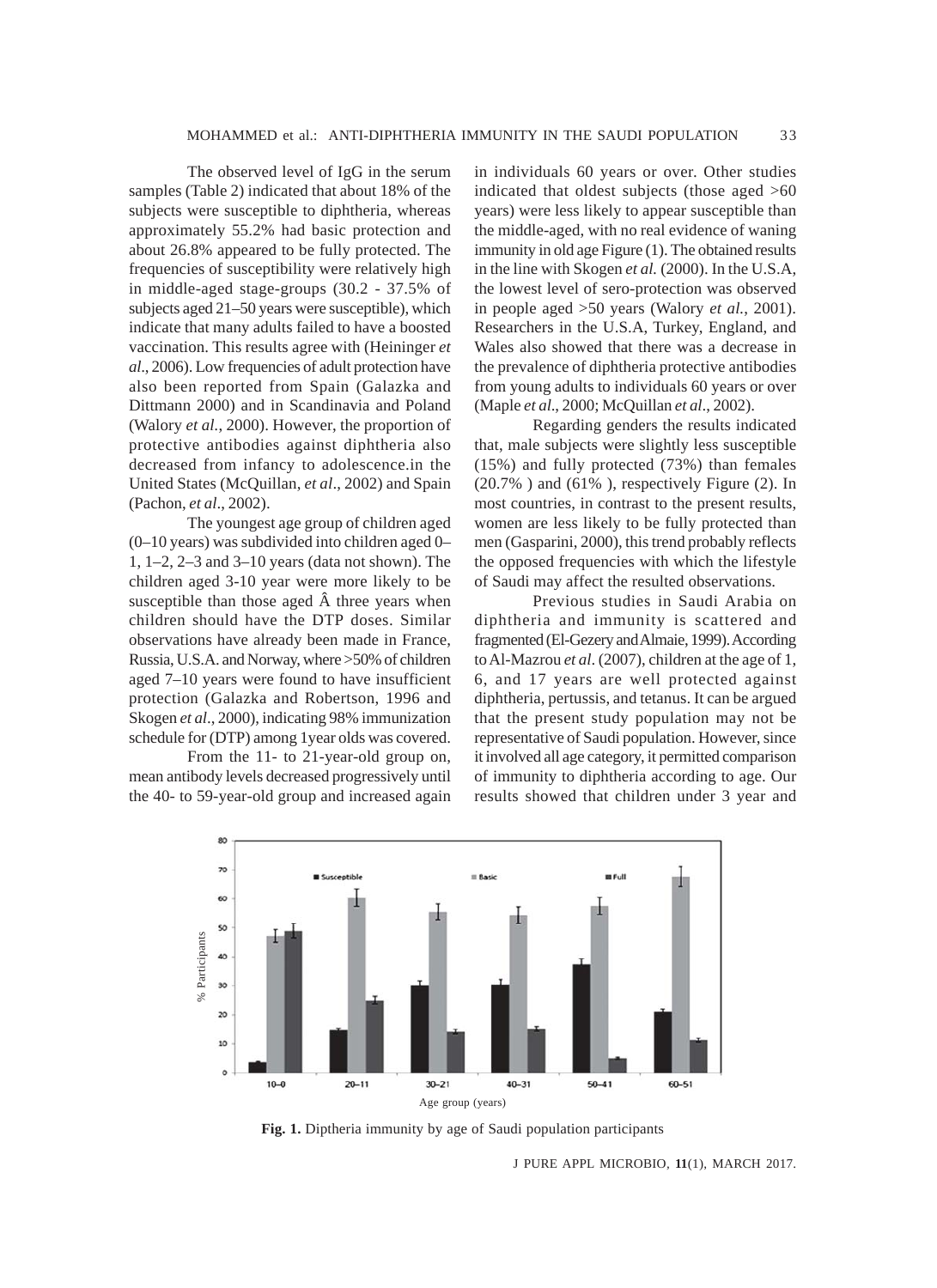

**Fig. 2.** Diptheria immunity by gender of Saudi population participants

adults 40 to 59 years of age were the two fully protective groups for the disease. Interestingly, during the diphtheria epidemic in the Republic of Georgia in 1993 to 1996, children who did not have the complete primary vaccination series with diphtheria toxoid and adults between 40 and 49 years of age were those with the highest fatality rate among the 659 patients identified with diphtheria (Quick *et al*., 2000).These findings highlight the need for maintenance of protective antibody levels through basic immunization in children. Efforts must also be undertaken to encourage boosters in adolescents and adults. In the case of the Brazilian population, that seems especially important for the 20 to 40 year age stratum.

Several factors have probably contributed to the poor anti-diphtheria immunity in Saudi Arabia. The general effectiveness of health education programs about the importance of vaccination. The Saudi primary immunization schedule is perhaps unable to maintain an adequate protection level for a long time. Levels of natural exposure to *C.diphtheriae* may also be low (Galazka and Dittmann, 2000). Although the type, number and spacing's of the diphtheria vaccinations used, in Saudi and elsewhere, appear to confer incomplete protection on an individual basis, reduction in the general prevalence of infection with toxigenic *C. diphtheriae*, to almost undetectable levels, has virtually eliminated diphtheria from those countries in which the vaccination of the entire population has been achieved (Schneerson *et al*., 1996). In Saudi,

J PURE APPL MICROBIO*,* **11**(1), MARCH 2017.

booster vaccinations given later in life (e.g. as children begin and end their school education) and/ or improvements in the coverage achieved by the current program of routine immunization would be beneficial. The scheduled immunization of Saudi children who receive their final dose of DPT at 4-6 years supported the observation of zero susceptibility high coverage's were improved in Saudi Arabia throughout resistant socio–economic immunization programs for the community. In conclusion, the epidemiological status of diphtheria immunity observed in Saudi Arabia appears healthy.

## **ACKNOWLEDGEMENTS**

The authors thank all the subjects who participated in the study (for their cooperation), Professor Dr. Khalid Al-Ghamdi for helpful discussions and administration.

## **REFERENCES**

- 1. Al-Mazrou, Y.Y., Khalil, M.K., Elgizouli, S.A., Al-Jeffri, M.H., Bakhsh, M.M., Mishkais, A.A., Diphtheria, pertussis, and tetanus serosurvey in Saudi Arabia. *Saudi Med. J.* 2007; **28**(8), 1230- 1233.
- 2. Dittmann, S., Wharton, M., Vitek, C., Ciotti, M., Galazka, A., Guichard, S., and Kreysler, J. Successful control of epidemic diphtheria in the states of the Former Union of Soviet Socialist Republics: lessons learned. *Journal of Infectious Diseases,* 2000; **181**(Supplement 1), S10-S22.
- 3. El-Gezery, M., and Almaie, S., Healthy